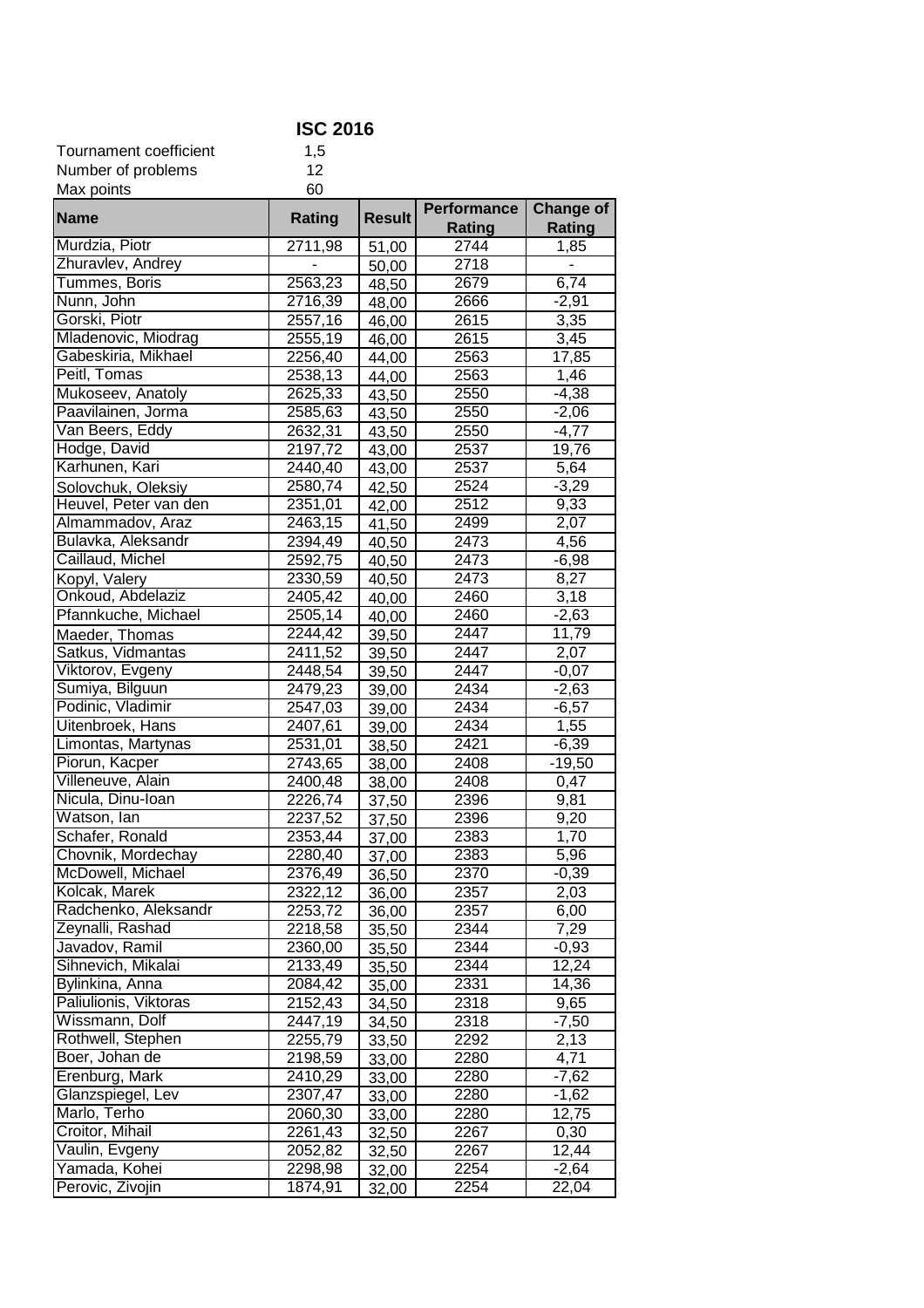|                           |         | <b>Result</b>      | Performance       | <b>Change of</b>         |
|---------------------------|---------|--------------------|-------------------|--------------------------|
| <b>Name</b>               | Rating  |                    | <b>Rating</b>     | <b>Rating</b>            |
| Stopa, Jacek              | 2404,28 | 32,00              | 2254              | $-8,76$                  |
| Grinchenko, Dmitro        | 1729,60 | 31,50              | 2241              | 29,75                    |
| Bender, Ivan              | 2168,81 | 31,50              | 2241              | 4,19                     |
| Borodavkin, Sergey        | 2179,97 | 31,50              | $\overline{22}41$ | 3,54                     |
| Hoffmann, Martin          | 2157,34 | 31,50              | 2241              | 4,85                     |
| Hurme, Harri              | 2302,78 | 31,50              | 2241              | $-3,61$                  |
| Zajcev, Viktor            | 2277,42 | 31,50              | 2241              | $-2,13$                  |
| Gorbunov, Valery          | 2029,78 | 31,00              | 2228              | 11,52                    |
| Schcerbina, Viktor        |         | 31,00              | 2228              |                          |
| Mendrinos, Nikos          | 2300,71 | 31,00              | 2228              | $-4,25$                  |
| Aridov, Vladimir          | 2361,06 | 31,00              | 2228              | $-7,74$                  |
| Udovcic, Branko           | 2003,66 | 31,00              | 2228              | 13,04                    |
| Kasar, Miroslav           | 2091,13 | 30,50              | 2215              | 7,22                     |
| Masimov, Agshin           | 2061,30 | 30,50              | 2215              | 8,94                     |
| Krolikowski, Ryszard      | 2166,85 | 30,50              | 2215              | 2,81                     |
| Mihalco, Oto              | 2262,20 | 30,00              | 2202              | $-3,50$                  |
| Nievergelt, Andreas       | 2008,91 | 29,50              | 2189              | 10,49                    |
| Ostruh, Boris             | 2103,79 | 29,50              | 2189              | 4,97                     |
| Gazarek, Danko            | 2138,40 | 29,50              | 2189              | 2,96                     |
| Karamanitz, Anatoly       | 2182,14 | 29,50              | 2189              | 0,40                     |
| Kurilenko, Vladimir       | 2182,11 | 29,50              | 2189              | 0,40                     |
| Neef, Wilfried            | 2139,70 | 29,50              | 2189              | 2,88                     |
| Rein, Andreas             | 2306,40 | 29,00              | $\frac{1}{2176}$  | $-7,58$                  |
| Kochli, Klaus             | 2243,13 | 29,00              | 2176              | $-3,89$                  |
| Radomirovic, Miodrag      | 2117,17 | 28,50              | 2163              | 2,69                     |
| Lozajic, Marko            | 1857,91 | 28,00              | 2151              | 17,03                    |
| Voracek, Miroslav         | 2395,44 | 28,00              | 2151              | $-14,25$                 |
| Ott, Roland               | 2194,41 | 27,50              | 2138              | $-3,30$                  |
| Iskandarov, Misratdin     | 2480,94 | 27,50              | 2138              | $-19,97$                 |
| Ooms, Andy                | 2245,14 | 27,50              | 2138              | $-6,26$                  |
| Pervakov, Oleg            | 2395,56 | 27,50              | 2138              | $-15,00$                 |
| Vasyliv, Stanislav        | 2040,94 | 27,50              | 2138              | 5,63                     |
| Friedland, Omer           | 2385,75 | 27,00              | 2125              | $-15,18$                 |
| Malyskin, Yury            | 2261,31 | 27,00              | 2125              | $-7,94$                  |
| Papastavropoulos, Andreas | 2247,96 | $\overline{27,00}$ | 2125              | $-7,17$                  |
| Suzuki, Tomomichi         | 1964,61 | 26,50              | 2112              | 8,57                     |
| Mikholap, Aleksandr       | 1983,53 | 26,00              | 2099              | 6,72                     |
| Svrcek, Milan             | 2062,38 | 26,00              | 2099              | 2,13                     |
| Chramcevic, Michail       | 2155,47 | 25,00              | 2073              | $-4,79$                  |
| Henrych, Miroslav         | 1968,94 | 25,00              | 2073              | 6,08                     |
| Solokhin, Sergey          | 1844,62 | 24,50              | 2060              | 12,56                    |
| Czeremin, Claus           | 2177,87 | 24,50              | 2060              | $-6,84$                  |
| Maximov, Aleksandr        | 2254,76 | 24,50              | 2060              | $-11,31$                 |
| Siran, Lubomir            | 2140,07 | 24,50              | 2060              | $-4,64$                  |
| van Rijn, Wouter          | 1963,30 | 24,50              | 2060              | 5,64                     |
| Tsutsui, Hiromi           | 1891,86 | 24,00              | 2047              | 9,05                     |
| Djurasevic, Branislav     | 2356,21 | 24,00              | 2047              | $-17,97$                 |
| Gadjanski, Borislav       | 1989,82 | 24,00              | 2047              | 3,35                     |
| Gemmell, John             | 2158,19 | 24,00              | 2047              | $-6,44$                  |
| Regniers, Gilles          | 2156,10 | 24,00              | 2047              | $-6,32$                  |
| Mishko, Mikhail           | ٠       | 23,50              | 2035              | $\overline{\phantom{a}}$ |
| Blackstock, Les           | 1895,26 | 23,50              | 2035              | 8,10                     |
| Kikuta, Yuji              | 2110,91 | 23,50              | 2035              | $-4,44$                  |
| Konidaris, Panagiotis     | 2081,58 | 23,50              | 2035              | $-2,73$                  |
| Papargyriou, Anastasis    | 1998,80 | 23,50              | 2035              | 2,09                     |
| Dobias, Richard           | 2068,51 | 23,00              | 2022              | $-2,73$                  |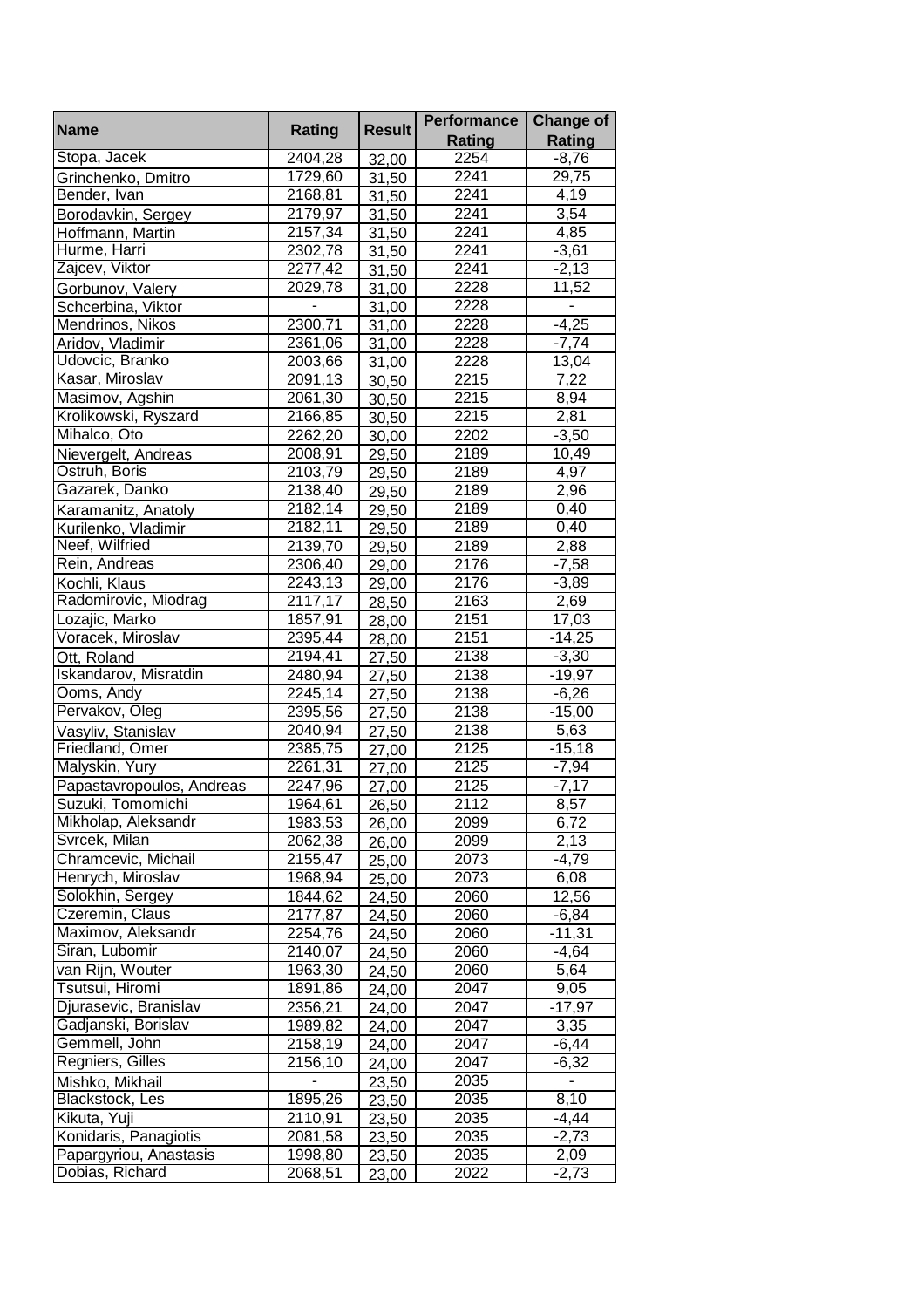| <b>Name</b>                | Rating                   | <b>Result</b> | <b>Performance</b> | <b>Change of</b>             |
|----------------------------|--------------------------|---------------|--------------------|------------------------------|
|                            |                          |               | Rating             | Rating                       |
| Retter, Yosi               | 1953,32                  | 23,00         | 2022               | 3,98                         |
| Aleksandrov, Dmitry        | 2130, 19                 | 22,50         | 2009               | $-7,07$                      |
| Sitar, Darko               | 2025,68                  | 22,50         | 2009               | $-0,99$                      |
| Zollinger, Stefan          |                          | 22,50         | 2009               |                              |
| Haribalu, V.               |                          | 22,00         | 1996               |                              |
| Temes, Chaim               | 1801,13                  | 21,50         | 1983               | 10,58                        |
| Bojkovic, Slobodan         | 1760,47                  | 21,50         | 1983               | 12,95                        |
| Schaffner, Gerold          | 2066,00                  | 21,50         | 1983               | $-4,83$                      |
| Tuovinen; Jukka            |                          | 21,00         | 1970               |                              |
| Kobayashi, Toshiki         | 1997,90                  | 21,00         | 1970               | $-1,62$                      |
| Moiseev, Danila            | 1724,52                  | 21,00         | 1970               | 14,30                        |
| Umayabara, Go              |                          | 21,00         | 1970               |                              |
| Zupancic, Urban            | 1729,79                  | 20,50         | 1957               | 13,23                        |
| Badamdorj, Ariunbuuvei     |                          | 20,50         | 1957               |                              |
| Dimitriadis, Alexandros    | 1840,36                  | 20,50         | 1957               | 6,80                         |
| Johnston, Dafydd           | 2093,69                  | 20,50         | 1957               | $-7,95$                      |
| Nakamura, Ryuji            | 1785,89                  | 20,50         | 1957               | 9,96                         |
| Satkus, Vilimantas         | 2130,08                  | 20,50         | 1957               | $-10,07$                     |
| Versmissen, Koen           | 2092,92                  | 20,50         | 1957               | $-7,91$                      |
| Dupin, Jacques             | 1974,28                  | 20,00         | 1944               | $-1,74$                      |
| Friedgood, David           | 2321,71                  | 20,00         | 1944               | $-21,96$                     |
| Miljanic, Mirko            | 1975,28                  | 20,00         | 1944               | $-1,80$                      |
| Shanin, Aleksandr          | $\overline{\phantom{a}}$ | 19,50         | 1931               | $\overline{\phantom{a}}$     |
| Gaasbeek, Alfred           | 1946,34                  | 19,50         | 1931               | $-0,87$                      |
| Nikolic, Nikola            | 1799,77                  | 19,50         | 1931               | 7,65                         |
| Sibinovic, Zoran           | 1990,77                  | 19,50         | 1931               | $-3,45$                      |
| Guzewicz, Rafal            | 1978,81                  | 19,00         | $\frac{1}{19}$ 18  | $-3,51$                      |
| Derevchuk, Aleksandr       | 1820,72                  | 19,00         | 1918               | 5,69                         |
| Harkola, Hannu             | 1975,40                  | 19,00         | 1918               | $-3,30$                      |
| Nielsen, Steffen Slumstrup | 2046,16                  | 19,00         | 1918               | $-7,43$                      |
| Biziya, Buyannemekh        |                          | 18,50         | 1906               | $\overline{\phantom{a}}$     |
| Huseynzade, Aydan          | 1706,69                  | 18,50         | 1906               | 11,57                        |
| Piriverdiyev, Anatoly      | 1841,02                  | 18,50         | 1906               | 3,77                         |
| Papadopoulos, Theodoros    |                          | 18,00         | 1893               |                              |
| Kolodziejski, Marcin       | 1802,86                  | 18,00         | 1893               | 5,24                         |
| Matsuo, Tomohiko           |                          | 18,00         | 1893               |                              |
| Shiomi, Ryo                | 1899,80                  | 18,00         | 1893               | $-0,42$                      |
| Simic, Milan               | 2076,68                  | 18,00         | 1893               | $-10,71$                     |
| Manolas, Emmanouel         | 1737,54                  | 17,50         | 1880               | 8,28                         |
| Loutragotis, Dimitris      |                          | 17,50         | 1880               |                              |
| Novikov, Konstantin        | 1926,70                  | 17,50         | 1880               | $-2,73$                      |
| Saukkola, Juha             | 1902,43                  | 17,50         | 1880               | $-1,31$                      |
| Soskic, Bozidar            | 1878,04                  | 16,50         | 1854               | $-1,40$                      |
| Nastran, Janez             | 1725,14                  | 16,00         | 1841               | 6,75                         |
| Muth, Josef                | 1966,35                  | 16,00         | 1841               | $-7,29$                      |
| Kopylov, Evgeny            | 1772,45                  | 16,00         | 1841               | 3,99                         |
| Lukoshkov, Daniil          |                          | 16,00         | 1841               | $\overline{\phantom{a}}$     |
| Kerhuel, Maryan            | $\blacksquare$           | 15,50         | 1828               | $\qquad \qquad \blacksquare$ |
| Muset, Grigore             | 2040,77                  | 15,50         | 1828               | $-12,36$                     |
| Stepak, Yedael             | 2117,58                  | 15,00         | 1815               | $-17,58$                     |
| Delikanakis, Nikolaos      | 1843,30                  | 15,00         | 1815               | $-1,62$                      |
| Efthimakis, Dimitris       | 1709,12                  | 15,00         | 1815               | 6,18                         |
| Hoshino, Kenji             | 1810,92                  | 15,00         | 1815               | 0,27                         |
| Krohmalnik, Andrei         | 1812,83                  | 15,00         | 1815               | 0,15                         |
| Loutragotis, Paris         |                          | 15,00         | 1815               |                              |
| Masouros, Panagiotis       | 1803,76                  | 15,00         | 1815               | 0,67                         |
|                            |                          |               |                    |                              |